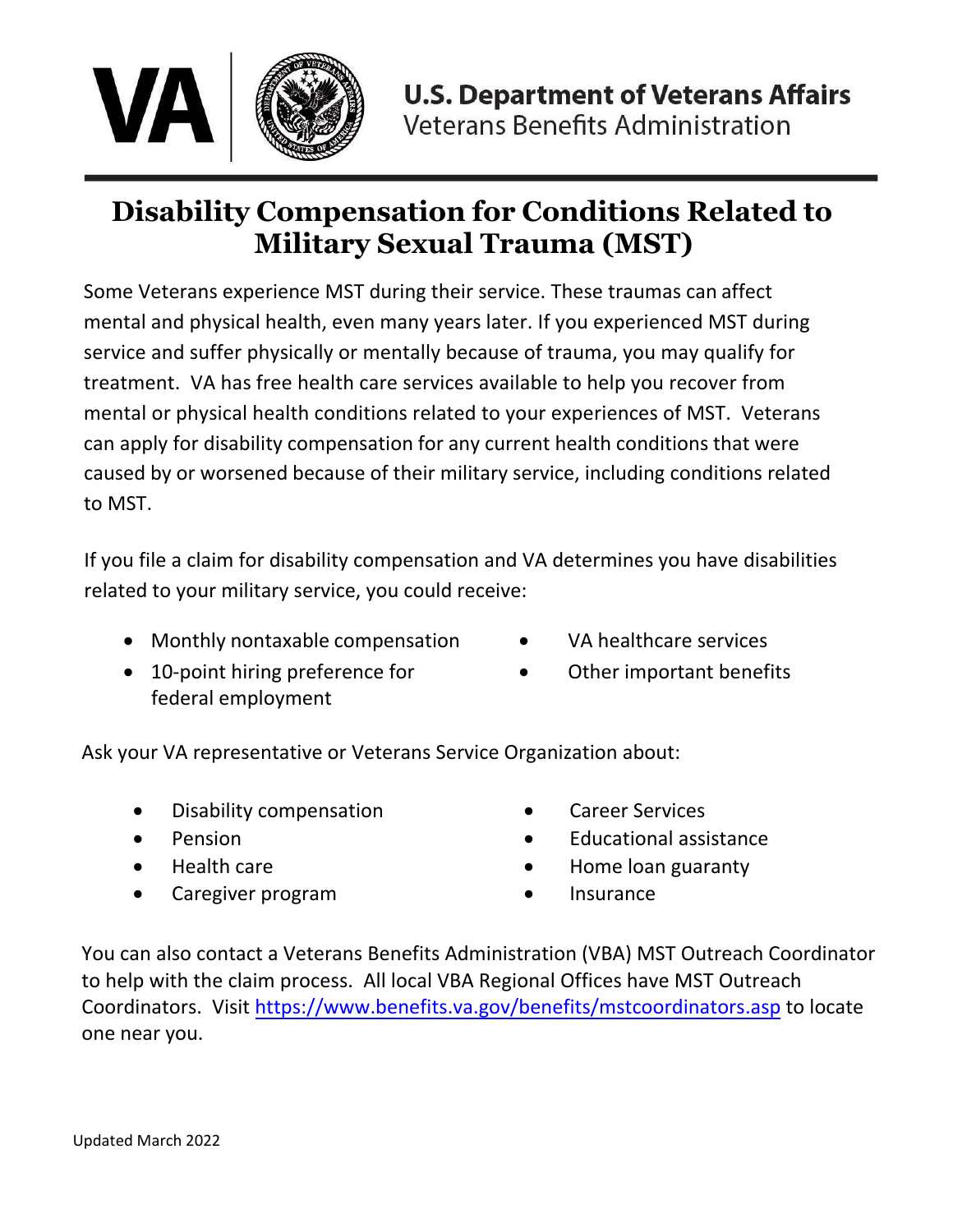Please note that applying for disability compensation is separate from eligibility for free MST-related healthcare services through VA. You do not need to apply for disability compensation to receive MST-related treatment and do not need to have reported your experience at the time the event occurred. You may be able to receive MST-related treatment even if you are not eligible for other VA care. To learn more, visit <https://www.mentalhealth.va.gov/msthome/index.asp> or contact your local VA medical facility and ask to speak to the Veterans Health Administration (VHA) MST Coordinator.

### **MST Definition**

VA uses the term MST to refer to sexual assault or sexual harassment experienced during military service. Examples include:

- Being pressured or coerced into sexual activities, such as with threats of negative treatment if you refuse to cooperate or with promises of better treatment in exchange for sex
- Someone having sexual contact with you without your consent, such as when youwere asleep or intoxicated
- Being physically forced to have sex
- Being touched in a sexual way that made you uncomfortable
- Comments about your body or sexual activities that you found threatening
- Unwanted sexual advances that you found threatening

To receive disability compensation from VA, you must have a current health condition related to these experiences.

## **Evidence Needed for A Disability Claim Based on MST**

MST impacts each Veteran differently, and you can file a disability compensation claim for any health condition you have because of your MST.

For any VA disability compensation claim to be successful, there must be:

- A current physical or mental condition that affects your body or mind; and
- An event, injury, or illness that happened while you were serving in the military; and
- A link between your current disability and the event, injury, or disease that happened during your military service.

Updated March 2022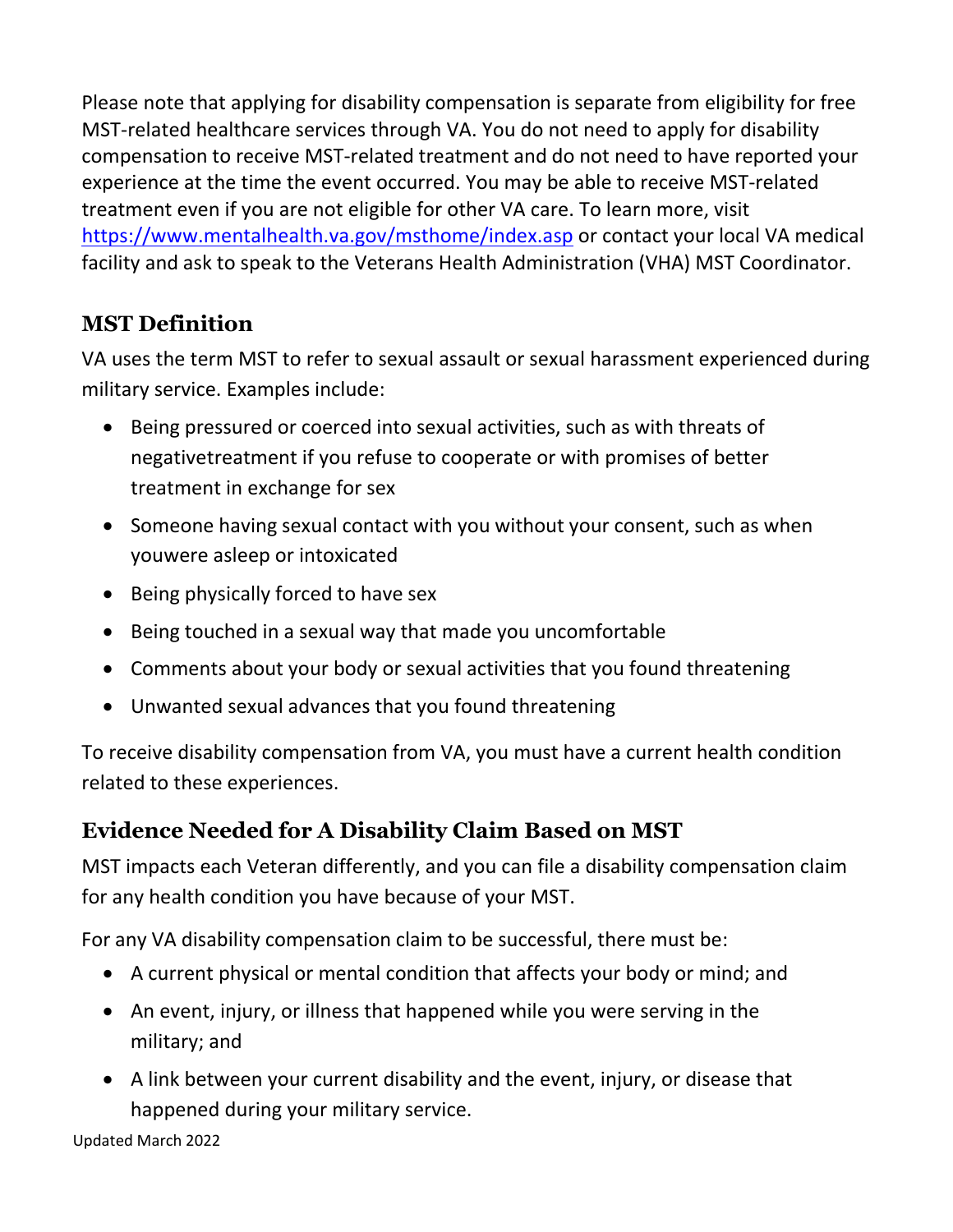For MST-related claims, you can use any of the items listed below to support your disability claim.

- Any service medical or personnel record documenting that the MST event occurred
- Department of Defense (DoD) sexual assault or harassment reporting forms
- Investigative reports completed during military service

In addition to service records or DoD reports, Veterans who have current posttraumatic stress disorder (PTSD) related to their experiences of MST can also submit alternative sources of evidence. Although these sources of evidence may not directly document the occurrence of the MST event, they may corroborate the occurrence of event. Examples of alternative sources of evidence include, but are not limited to:

- A chaplain or clergy
- A counseling facility or health clinic
- A rape crisis center or center for domestic abuse
- A faculty member
- Civilian police reports
- Family members or roommates
- Fellow service members
- Medical reports from civilian physicians or caregivers who treated the Veteran immediately following the incident or sometime later
- Personal diaries or journals.

When service records or alternative sources of evidence are not available, indirect sources of evidence may be used to establish the occurrence of an MST stressor. These may be behavioral events, patterns of changed behavior or circumstances that provide clues supporting your report of the trauma. They do not have to show definitive evidence that it did. Some examples are:

- Change in work performance at the time
- Episodes of the following without clear cause:
	- o Anxiety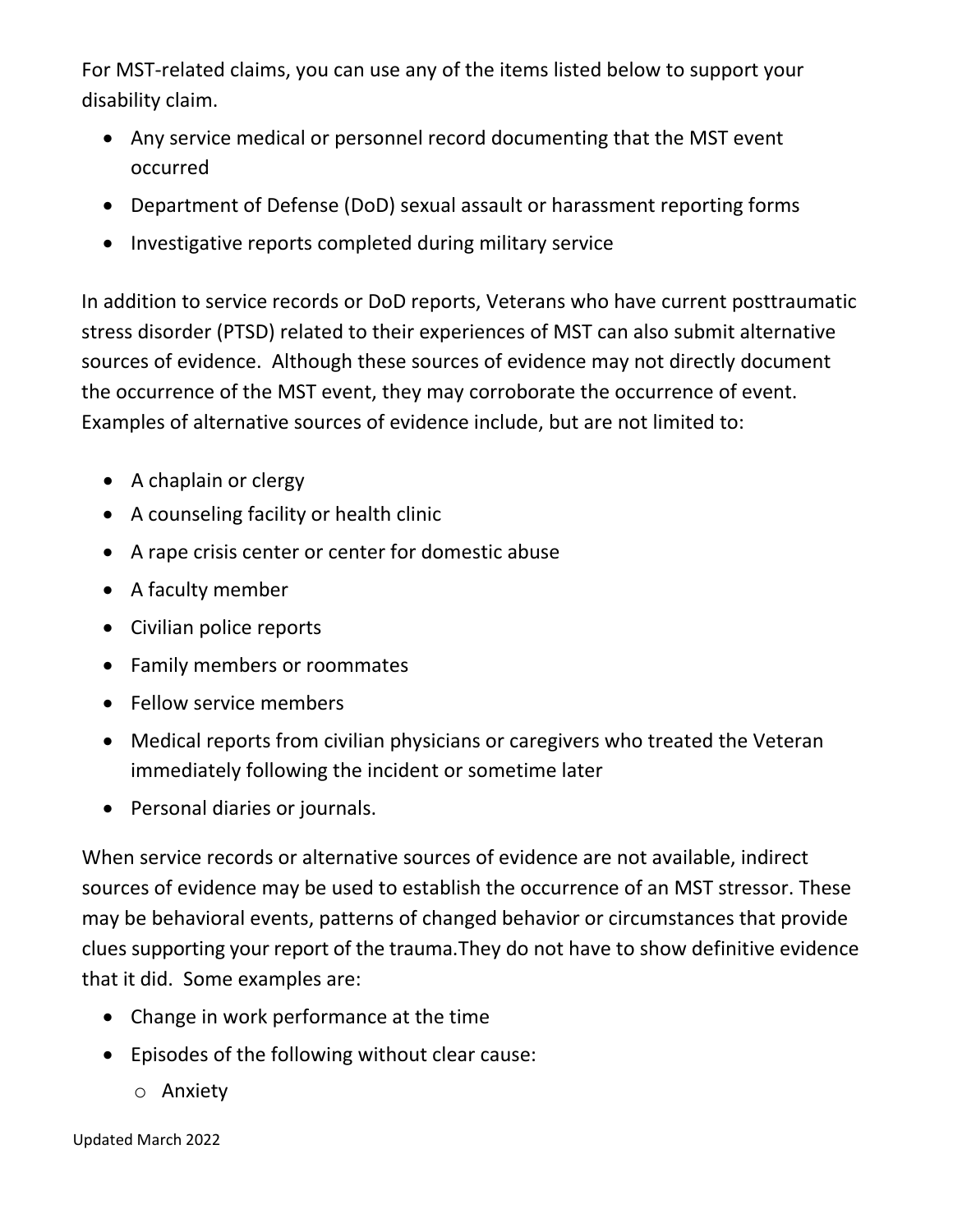- o Depression
- o Panic attacks
- Pregnancy tests
- Relationship issues, like divorce
- Requests for transfer to another military duty assignment
- Sexual dysfunction
- Substance abuse
- Tests for sexually transmitted diseases
- Unexplained social or economic behavior

VA may request a medical examination and opinion to help determine how all of the available evidence relates to the MST and any current PTSD or other diagnoses. VA will schedule an appointment for you to meet with a clinician who will conduct the examination and provide the requested medical opinion. If you prefer to meet with a clinician of a certain gender for this appointment, VA will make every effort to meet this need. Please make this request during the scheduling of your appointment.

#### **Recent Improvements to Our Claims Process**

In an effort to continuously improve our service to Veterans, VA has made several recent changes to improve how MST-related claims are processed and decided. VA now provides special training to staff who work on MST-related claims. This is to make sure they have the specialized knowledge needed to evaluate these claims properly.

If you filed an MST-related claim before August 2018 and received a denial, VA encourages you to refile so that your claim can be reviewed by staff who have received this training. You can request a re-evaluation by contacting an MST Outreach Coordinator at your local VA Regional Office or by going online: [https://www.benefits.va.gov/benefits/mstcoordinators.asp.](https://www.benefits.va.gov/benefits/mstcoordinators.asp) 

When you request a re-evaluation, you may submit new or additional evidence with your claim. Veteran Service Officers (VSOs), MST Outreach Coordinators and other VA staff can help you with submitting your claim.